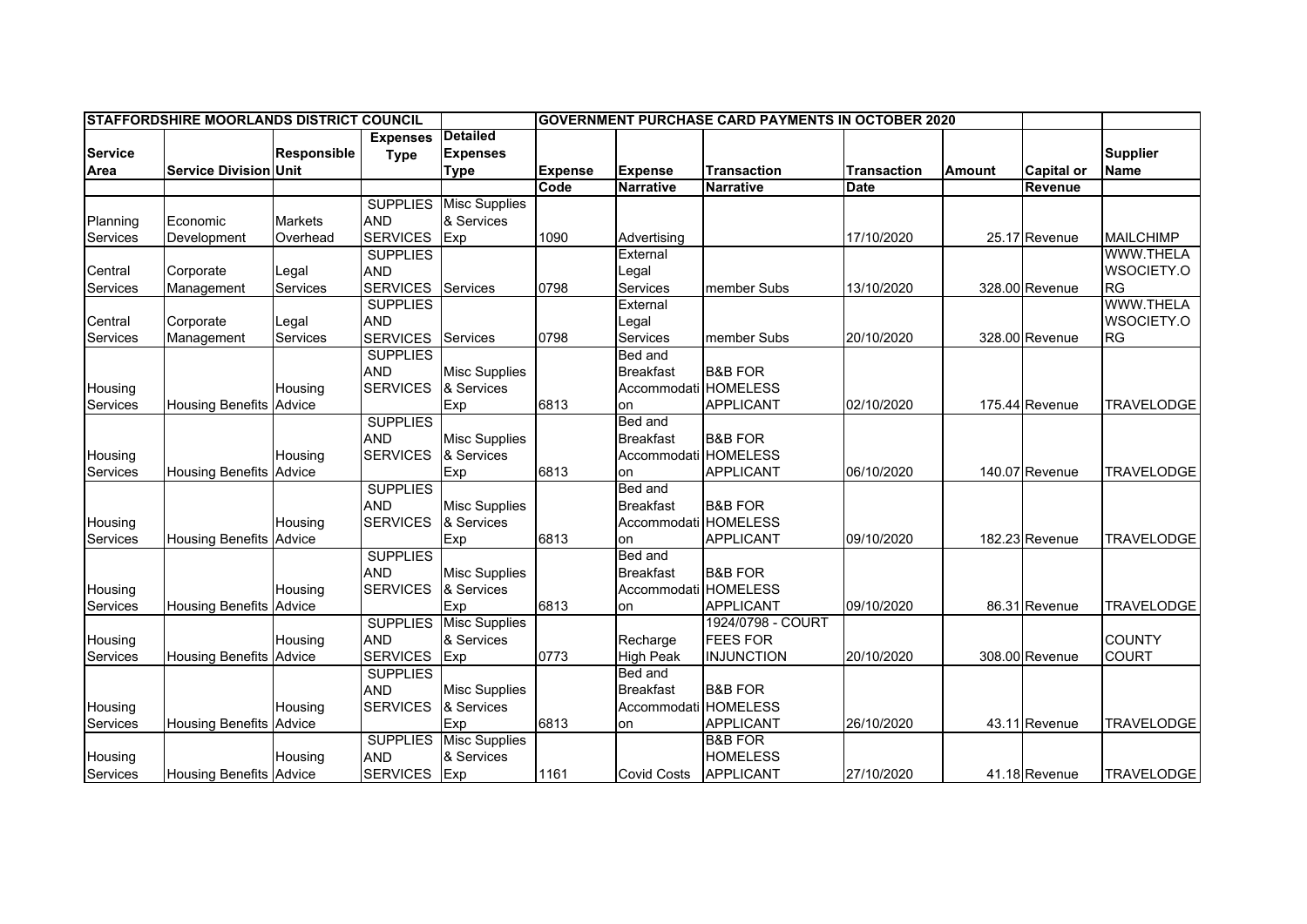| 28/10/2020<br>51.82 Revenue<br><b>TRAVELODGE</b>  |
|---------------------------------------------------|
|                                                   |
|                                                   |
| 141.47 Revenue<br>29/10/2020<br><b>TRAVELODGE</b> |
|                                                   |
|                                                   |
| 02/11/2020<br>59.09 Revenue<br><b>TRAVELODGE</b>  |
|                                                   |
|                                                   |
| 02/11/2020<br>70.73 Revenue<br><b>TRAVELODGE</b>  |
|                                                   |
|                                                   |
| <b>AMZNMKTPLA</b>                                 |
| <b>CE</b><br>03/10/2020<br>29.99 Revenue          |
|                                                   |
|                                                   |
| WWW.ARCO.                                         |
| CO.UK<br>744.90 Revenue<br>02/10/2020             |
|                                                   |
|                                                   |
|                                                   |
| <b>CASTLE</b>                                     |
| 868.50 Revenue<br><b>INDUSTRIAL</b><br>09/10/2020 |
|                                                   |
| <b>PAYPAL</b>                                     |
| <b>BLYTHGROUP</b><br>23/10/2020<br>655.00 Revenue |
|                                                   |
|                                                   |
|                                                   |
| <b>PREMIER</b>                                    |
| <b>FARNELL</b><br>21/10/2020<br>19.57 Revenue     |
|                                                   |
|                                                   |
| <b>PREMIER</b>                                    |
| 21/10/2020<br><b>FARNELL</b><br>19.58 Revenue     |
|                                                   |
|                                                   |
|                                                   |
|                                                   |
| <b>BOOTS</b>                                      |
| 30/10/2020<br><b>VOUCHERS</b><br>-25.74 Revenue   |
|                                                   |